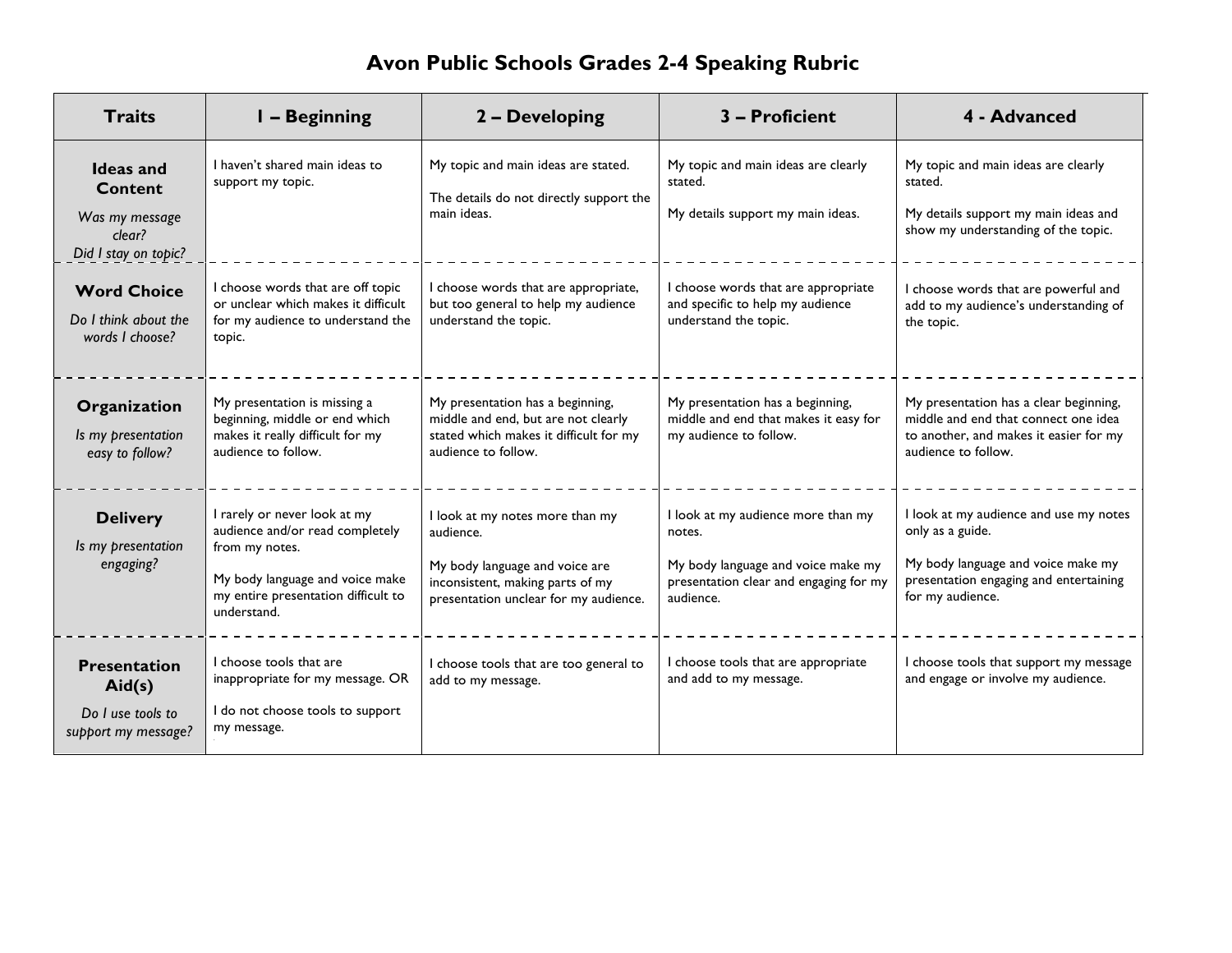### **Avon Public Schools Grades 4-8 Speaking Rubric**

| <b>Traits</b>                                                                               | <b>I-Beginning</b>                                                                                                                                                                                                                                                | 2 - Developing                                                                                                                                                                                                                                                 | 3-Proficient                                                                                                                                                                                                                   | 4 - Advanced                                                                                                                                                                                                                                     |
|---------------------------------------------------------------------------------------------|-------------------------------------------------------------------------------------------------------------------------------------------------------------------------------------------------------------------------------------------------------------------|----------------------------------------------------------------------------------------------------------------------------------------------------------------------------------------------------------------------------------------------------------------|--------------------------------------------------------------------------------------------------------------------------------------------------------------------------------------------------------------------------------|--------------------------------------------------------------------------------------------------------------------------------------------------------------------------------------------------------------------------------------------------|
| <b>Ideas and</b><br><b>Content</b><br>Did I convey a clear<br>message and stay on<br>topic? | My topic is not clearly stated<br>I really don't include details in<br>support of my main ideas.                                                                                                                                                                  | My topic is stated and I present main<br>ideas to support the topic.<br>I don't share enough relevant details<br>to support my main ideas.                                                                                                                     | My topic and main ideas are clearly<br>stated.<br>My main ideas are stated and the<br>supporting details are relevant to the<br>main ideas.                                                                                    | My topic is presented in a clear, focused<br>manner that demonstrates knowledge<br>and understanding.<br>My main ideas are strongly stated with<br>supporting details that are relevant and<br>appropriate for the target audience and<br>topic. |
| Claim<br>Are my claims<br>compelling?                                                       | The claims I present to support<br>my main idea are not convincing<br>or logical.                                                                                                                                                                                 | Some of the claims I have presented<br>are convincing and logical but they do<br>not fully support the main idea.                                                                                                                                              | All of my claims are convincing and<br>logical.                                                                                                                                                                                | My claims are so powerful they<br>influence the audience to reconsider or<br>accept the main idea.                                                                                                                                               |
| <b>Word Choice</b><br>Are my words and<br>phrases carefully<br>chosen to express?           | My word choice is unclear or too<br>general.                                                                                                                                                                                                                      | My word choice is clear but lacks a<br>connection to the topic, purpose,<br>and/or audience.                                                                                                                                                                   | My word choice is clear and<br>appropriate for the topic, purpose,<br>and audience.                                                                                                                                            | My word choice is powerful and adds to<br>the audience's understanding of the<br>topic.                                                                                                                                                          |
| Organization<br>Is my presentation<br>easy to follow?                                       | My presentation is missing an<br>introduction and/or a conclusion<br>which makes it difficult for my<br>audience to follow.                                                                                                                                       | My presentation has an introduction<br>and a conclusion, but the lack of<br>transitions makes it difficult for my<br>audience to follow.                                                                                                                       | My presentation has an introduction,<br>transition between ideas, and a<br>conclusion so that my message can be<br>followed by my audience.                                                                                    | My presentation's organization adds to<br>my message: an introduction that draws<br>in the audience, smooth transitions, and<br>a conclusion that reemphasizes my<br>message.                                                                    |
| <b>Delivery</b><br>Does my presentation<br>support my message?                              | I rarely or never look at my<br>audience and/or rely completely<br>on my notes.<br>My gestures, posture, facial<br>expressions, and/or movement<br>distract from the presentation.<br>How I use my voice keeps the<br>audience from understanding the<br>message. | I look at my notes more than my<br>audience.<br>My gestures, posture, facial<br>expressions, and/or movements are<br>awkward during the presentation.<br>How I use my voice distracts or<br>occasionally keeps the audience from<br>understanding the message. | I look at my audience more than my<br>notes.<br>My gestures, posture, facial<br>expressions, and movements fit the<br>presentation.<br>My voice is clear and understandable.<br>(volume, rate, articulation,<br>pronunciation) | I look at my audience and use my notes<br>only as a guide.<br>My gestures, posture, facial expressions,<br>and movements add to the<br>presentation.<br>My voice is clear, understandable and<br>makes my presentation more<br>interesting.      |
| <b>Presentation</b><br>Aid(s)<br>Do my presentation<br>aid(s) support the<br>topic and my   | My presentation aids are<br>inappropriate, or distract from my<br>message.                                                                                                                                                                                        | My presentation aids support the<br>topic but generally do not add to my<br>message.                                                                                                                                                                           | My presentation aids support the topic<br>and my message.                                                                                                                                                                      | My presentation $aid(s)$ support the<br>topic and my message, as well as adds<br>value through audience engagement<br>(e.g., use of humor, pose thought<br>provoking questions, surveying,<br>including audio or video clips).                   |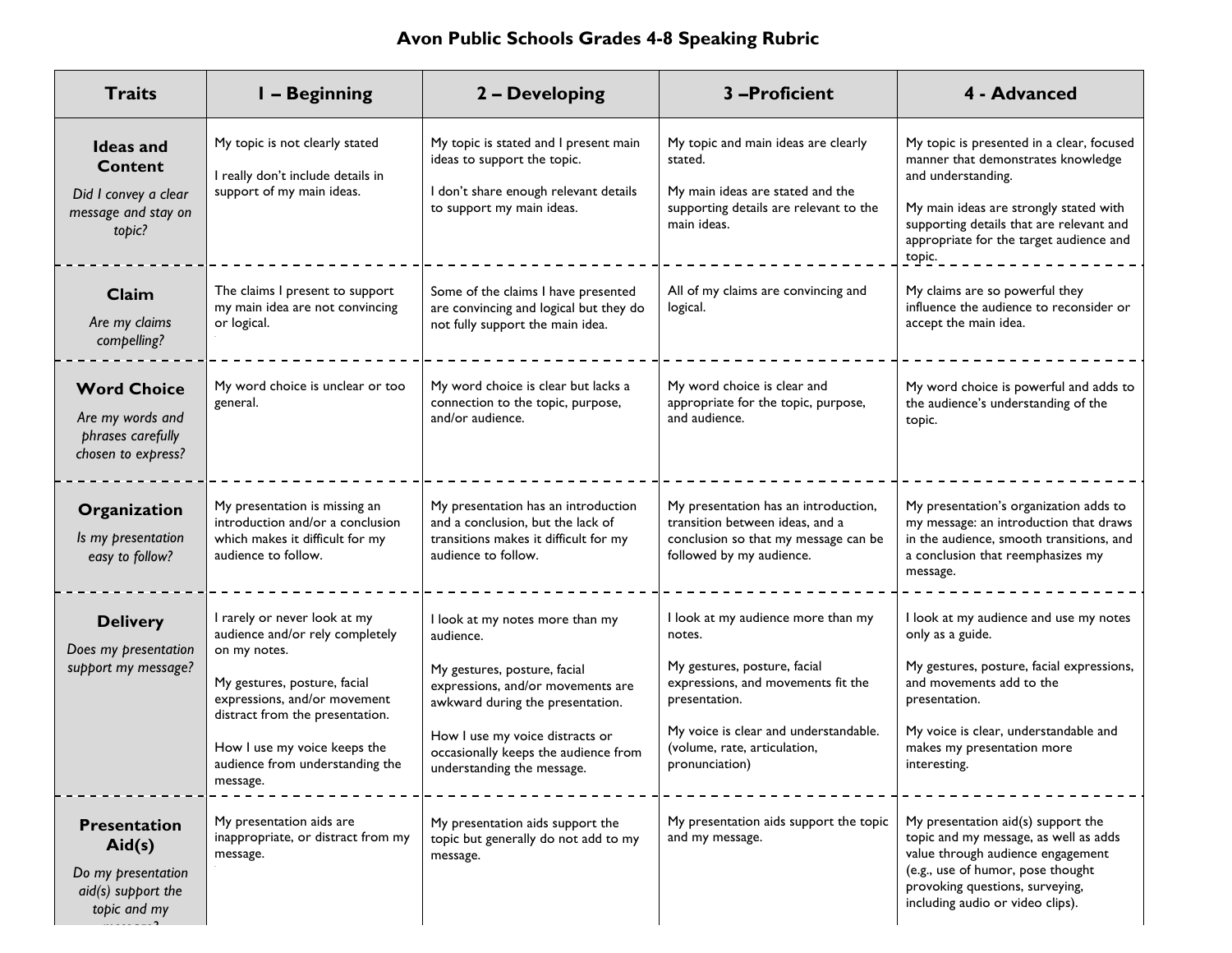| <b>Traits Framed as</b><br><b>Learning Goals</b>                                                                                                            | 1                                                                                                                                                                              | $\overline{2}$                                                                                                                                                                                                                         | 3                                                                                                                                                                                             | 4                                                                                                                                                                                                                                                                                                                                                                           |
|-------------------------------------------------------------------------------------------------------------------------------------------------------------|--------------------------------------------------------------------------------------------------------------------------------------------------------------------------------|----------------------------------------------------------------------------------------------------------------------------------------------------------------------------------------------------------------------------------------|-----------------------------------------------------------------------------------------------------------------------------------------------------------------------------------------------|-----------------------------------------------------------------------------------------------------------------------------------------------------------------------------------------------------------------------------------------------------------------------------------------------------------------------------------------------------------------------------|
| I use accurate and<br>important<br>information to<br>suggest an<br>explanation for<br>something I am<br>studying.                                           | I suggest an explanation<br>for something I am<br>studying but I include<br>inaccurate or unimportant<br>information and leave out<br>important information.                   | I suggest an explanation for<br>something I am studying. I<br>include some inaccurate<br>information or leave out<br>important information that<br>would have made the<br>explanation clearer.                                         | I suggest an explanation for<br>something I am studying. My<br>explanation includes accurate<br>and important information.                                                                    | I suggest an explanation for<br>something I am studying. My<br>explanation includes accurate and<br>important information from a variety<br>of sources. I check my information<br>carefully to make sure it clearly<br>explains what I observe.                                                                                                                             |
| I make a<br>prediction about<br>what would<br>happen if my<br>explanation is<br>correct.                                                                    | I make a prediction that<br>cannot be tested.                                                                                                                                  | I make a prediction about<br>what would happen if my<br>explanation is correct but the<br>prediction is based on the<br>incorrect use of information in<br>my explanation or it is difficult<br>to test.                               | I make a prediction about what<br>would happen if my<br>explanation is correct. The<br>prediction is based on the<br>information in my explanation<br>and can be tested.                      | I make a prediction about what<br>would happen if my explanation is<br>correct. The prediction can bet tested<br>and is based on the information in<br>my explanation. I even add more<br>information to show that I am<br>increasing my knowledge about what<br>I am studying.                                                                                             |
| I set up and carry<br>out an experiment<br>to find out<br>whether my<br>prediction is<br>accurate.                                                          | I set up and carry out an<br>experiment but it does not<br>test the prediction. The<br>set up of the experiment<br>is sloppy and my results<br>are inaccurate or not<br>usable | I set up and carry out an<br>experiment that tests some<br>parts of my prediction but<br>does not give me complete<br>information. Some of the<br>results are difficult to use in<br>finding out whether my<br>prediction is accurate. | I set up and carry out an<br>experiment that does a good<br>job of testing the prediction. I<br>get some accurate, clear, and<br>usable results.                                              | I set up and carry out an experiment<br>that tests all aspects of my<br>prediction. The experiment also<br>produces other useful information<br>and gives answers to other questions<br>related to my prediction. I carefully<br>plan every step of the experiment so<br>that the results are accurate, clear,<br>and usable.                                               |
| I accurately<br>evaluate the<br>results of the<br>experiment and<br>decide whether<br>my original<br>explanation of<br>what I am<br>studying is<br>correct. | I describe some results<br>but I make many errors<br>and do not relate the<br>results to my original<br>explanation.                                                           | I describe some important<br>results of the experiment, but<br>I leave out some important<br>results or have trouble<br>explaining how the results<br>relate to my original<br>explanation.                                            | I accurately evaluate the<br>important results of the<br>experiment to decide whether<br>my prediction was accurate. I<br>explain how well the results<br>support my original<br>explanation. | I accurately evaluate all the<br>important results to decide whether<br>my prediction was accurate and the<br>results support my original<br>explanation of what I am studying. I<br>discuss how accurately I used the<br>important information in my original<br>explanation. I also describe what I<br>learn or understand better as a result<br>of doing the experiment. |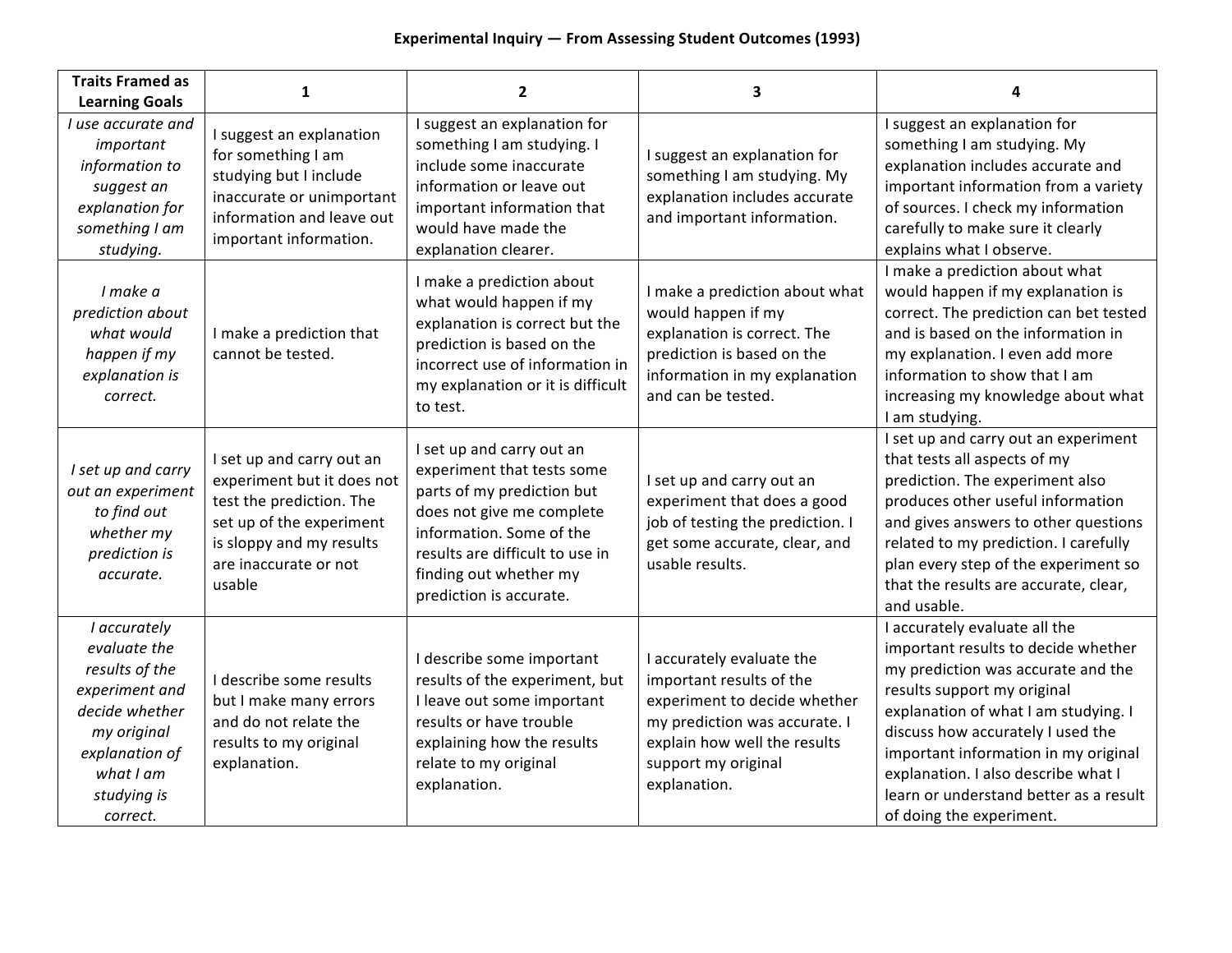| <b>Problem Solving: Problem/Solution</b><br><b>Mathematics Grades 2-5</b>                                                                                |                                                                                              |                                                                                                    |                                                                                |                                                                                                                                                                                                                                                                                                                 |  |  |
|----------------------------------------------------------------------------------------------------------------------------------------------------------|----------------------------------------------------------------------------------------------|----------------------------------------------------------------------------------------------------|--------------------------------------------------------------------------------|-----------------------------------------------------------------------------------------------------------------------------------------------------------------------------------------------------------------------------------------------------------------------------------------------------------------|--|--|
| <b>Traits</b>                                                                                                                                            | Novice $-1$                                                                                  | <b>Emerging - 2</b>                                                                                | <b>Proficient - 3</b>                                                          | <b>Exemplary - 4</b>                                                                                                                                                                                                                                                                                            |  |  |
| I understand the<br>problem.                                                                                                                             | I read the problem but<br>did not understand what<br>it was asking.                          | I read the problem and<br>tried to figure out what<br>was important.                               | I read the problem and<br>identified what was<br>important.                    | I read the problem and<br>identified what was<br>important and the idea<br>behind it.<br>美好美                                                                                                                                                                                                                    |  |  |
| I have a plan to<br>solve this<br>problem.                                                                                                               | I selected a strategy to<br>solve the problem, but it<br>didn't work, so I didn't<br>finish. | I selected a strategy to<br>solve the problem, but<br>needed assistance to get<br>unsturk<br>ᢉᡔᠳᢃ᠘ | I came up with a strategy,<br>used it on my own, and it<br>worked.             | Through lots of revision, I<br>came up with a strategy<br>that worked or I came up<br>with another way of<br>$\begin{array}{rcl} \text{solvin} & \geq & \frac{1}{2} & \frac{1}{2} & \frac{1}{2} \\ & & \geq & \frac{1}{2} & \frac{1}{2} & \frac{1}{2} \\ & & & \geq & \frac{1}{2} & \frac{1}{2} \\ \end{array}$ |  |  |
| I use<br>mathematical<br>language<br>(numbers,<br>symbols,<br>vocabulary, and<br>representations)<br>to show my<br>thinking.                             | I used mathematical<br>language, but it didn't<br>help me solve the<br>problem.              | I used accurate<br>mathematical language<br>but had minor errors.                                  | I used accurate<br>mathematical language to<br>solve the problem<br>correctly. | I used efficient and/or<br>sophisticated<br>mathematical language to<br>solve the problem<br>correctly.<br>美好学                                                                                                                                                                                                  |  |  |
| I explain how my<br>answer makes<br>sense for this<br>problem.<br>I examine<br>someone else's<br>answer to see if it<br>makes sense for<br>this problem. | I explained my answer,<br>but it didn't make sense.                                          | I explained my thinking<br>by restating the steps I<br>took for this problem.                      | I justified why my answer<br>makes sense for this<br>problem.                  | I justified why my answer<br>makes sense for this<br>problem and made<br>connections to other<br>types of problems (within<br>and beyond math).                                                                                                                                                                 |  |  |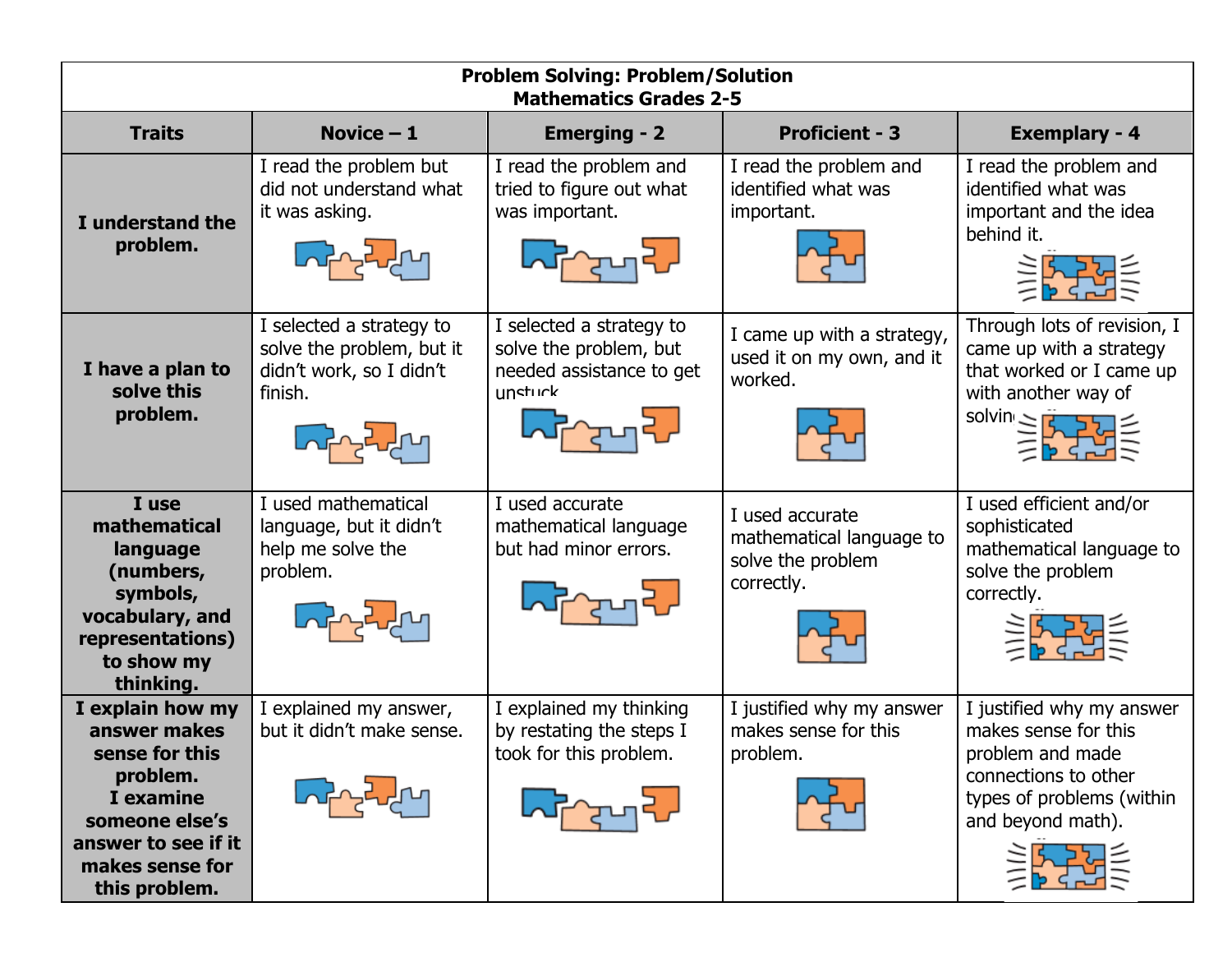#### **Self-Monitoring, Self-Modifying, Self-Managing — From** *Assessment Strategies for Self-Directed Learning (2004)*

| <b>Traits</b>                             | 1                                                                                                          | 2                                                                                                              | 3                                                                                                                                       | 4                                                                                                                                        |
|-------------------------------------------|------------------------------------------------------------------------------------------------------------|----------------------------------------------------------------------------------------------------------------|-----------------------------------------------------------------------------------------------------------------------------------------|------------------------------------------------------------------------------------------------------------------------------------------|
| Sets goals for work                       | Requires reminder. Sets<br>minimal goals that<br>indicate minimal<br>expectations for the<br>task at hand. | Requires reminder. Set<br>work goals that include<br>some unrealistic<br>expectations for the<br>task at hand. | Requires reminders to<br>set work goals. Goals<br>are realistic and<br>appropriate to the task<br>at hand.                              | Independently sets<br>work goals that are<br>appropriate to the task<br>at hand.                                                         |
| <b>Monitors progress</b><br>toward goals  | Requires frequent<br>reminders and shows<br>evidence of poor time<br>management                            | Requires continual<br>reminders to maintain a<br>well-balanced work<br>process.                                | Requires reminders to<br>make adjustments to<br>work process.                                                                           | Independently revises<br>ad adjust time-<br>management plans<br>throughout the work<br>process.                                          |
| Monitors for clarity and<br>understanding | Requires frequent<br>reminders and resists<br>revision and feedback<br>for clarity and meaning.            | Requires continual<br>reminders to revise<br>work and check for<br>understanding.                              | Requires suggestion to<br>revise work. Responds<br>to suggestion for<br>outside reader/viewer<br>to confirm clarity of<br>communication | Independently revises<br>work for depth of<br>meaning. Solicits<br>outside<br>readers/viewers to<br>confirm clarity of<br>communication. |
| Monitors for accuracy                     | Requires frequent<br>reminders and resists<br>checking for accuracy.                                       | Requires continual<br>reminders to check for<br>accuracy.                                                      | Requires suggestion to<br>check for accuracy.                                                                                           | Independently checks<br>for accuracy.                                                                                                    |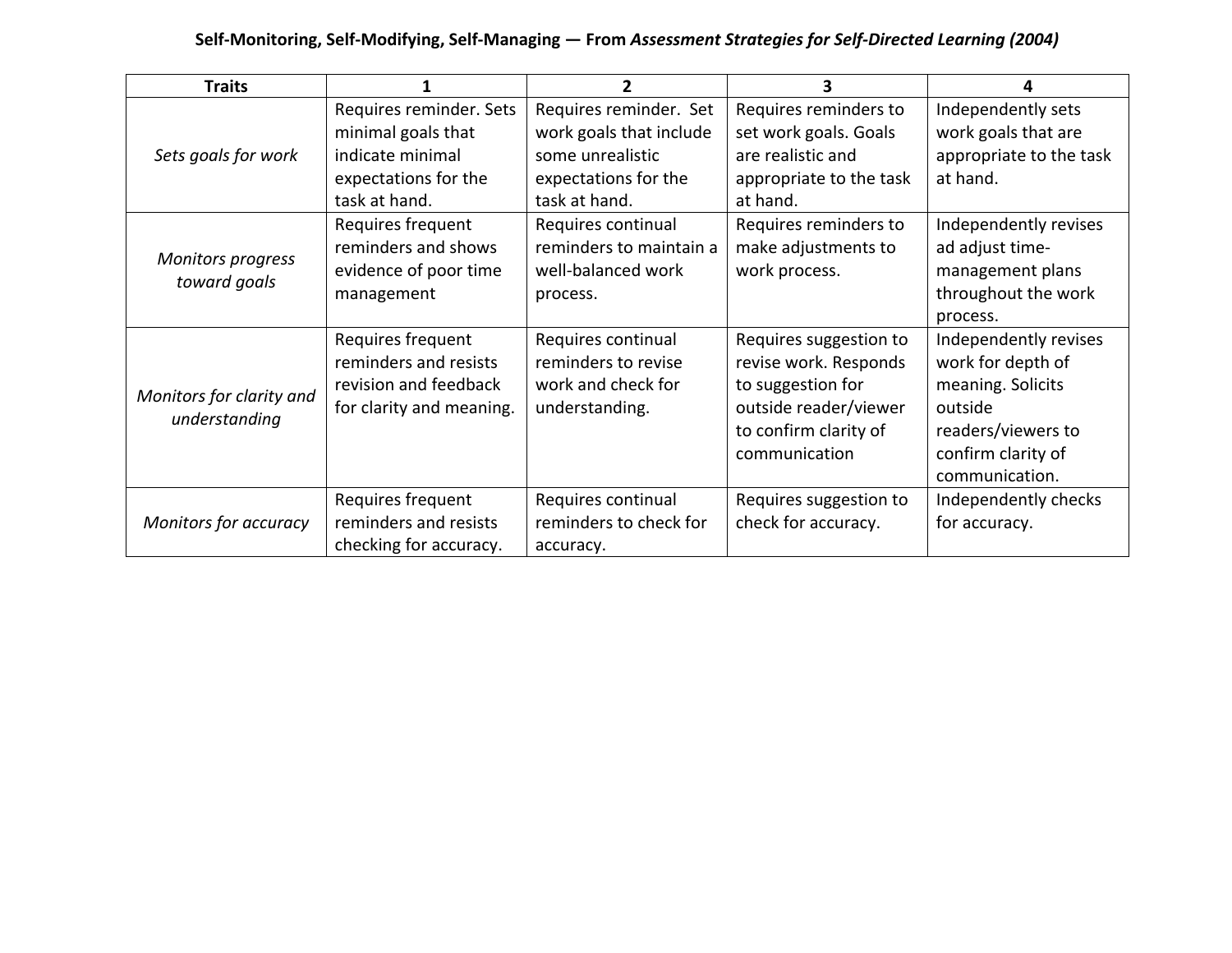## Exemplars<sup>®</sup> Science Rubric

|            | Scientific Tools and<br><b>Technologies</b>                                                                                                                                                                                                               | Scientific Procedures<br>and Reasoning Strategies                                                                                                                                                                                                                                                                  | Scientific<br>Communication/Using Data                                                                                                                                                                                                                                                                                                  | Scientific concepts<br>and Related Content                                                                                                                                                                                                                                                                                                     |
|------------|-----------------------------------------------------------------------------------------------------------------------------------------------------------------------------------------------------------------------------------------------------------|--------------------------------------------------------------------------------------------------------------------------------------------------------------------------------------------------------------------------------------------------------------------------------------------------------------------|-----------------------------------------------------------------------------------------------------------------------------------------------------------------------------------------------------------------------------------------------------------------------------------------------------------------------------------------|------------------------------------------------------------------------------------------------------------------------------------------------------------------------------------------------------------------------------------------------------------------------------------------------------------------------------------------------|
| Novice     | • Did not use appropriate<br>scientific tools or<br>technologies (e.g., rulers,<br>pH paper, hand lens,<br>computer, reference<br>materials, etc.) to gather<br>data (via measuring and<br>observing).                                                    | • No evidence of a strategy<br>or procedure, or used<br>a strategy that did not<br>bring about successful<br>completion of task/<br>investigation.<br>• No evidence of scientific<br>reasoning used.<br>• There were so many<br>errors in the process of<br>investigation that the task<br>could not be completed. | • No explanation, or the<br>explanation could not<br>be understood, or was<br>unrelated to the task/<br>investigation.<br>• Did not use, or<br>inappropriately used<br>scientific representations<br>and notation (e.g. symbols,<br>diagrams, graphs, tables,<br>etc.).<br>• No conclusion stated, or no<br>data recorded.              | • No use, or mostly<br>inappropriate use, of<br>scientific terminology.<br>• No mention or<br>inappropriate references to<br>relevant scientific concepts,<br>principles, or theories (big<br>ideas).<br>• No evidence of<br>understanding observable<br>characteristics and<br>properties of objects,<br>organisms, and/or<br>materials used. |
| Apprenfice | • Attempted to use<br>appropriate tools and<br>technologies (e.g., rulers,<br>pH paper, hand lens,<br>computer, reference<br>materials, etc.) to gather<br>data (via measuring and<br>observing) but some<br>information was inaccurate<br>or incomplete. | • Used a strategy that was<br>somewhat useful, leading<br>to partial completion of the<br>task/investigation.<br>• Some evidence of scientific<br>reasoning used.<br>• Attempted but could<br>not completely carry<br>out testing a question,<br>recording all data and<br>stating conclusions.                    | • An incomplete explanation<br>or explanation not clearly<br>presented (e.g., out of<br>sequence, missing step).<br>• Attempted to use<br>appropriate scientific<br>representations and<br>notations, but were<br>incomplete (e.g., no labels<br>on chart).<br>• Conclusions not<br>supported or were only<br>partly supported by data. | • Used some relevant<br>scientific terminology.<br>• Minimal reference to<br>relevant scientific concepts,<br>principles, or theories (big<br>ideas).<br>• Some evidence of<br>understanding observable<br>characteristics and<br>properties of objects,<br>organisms, and/or<br>materials used.                                               |

Copyright @2007, revised 2013 by Exemplars, Inc. All rights reserved.

www.exemplars.com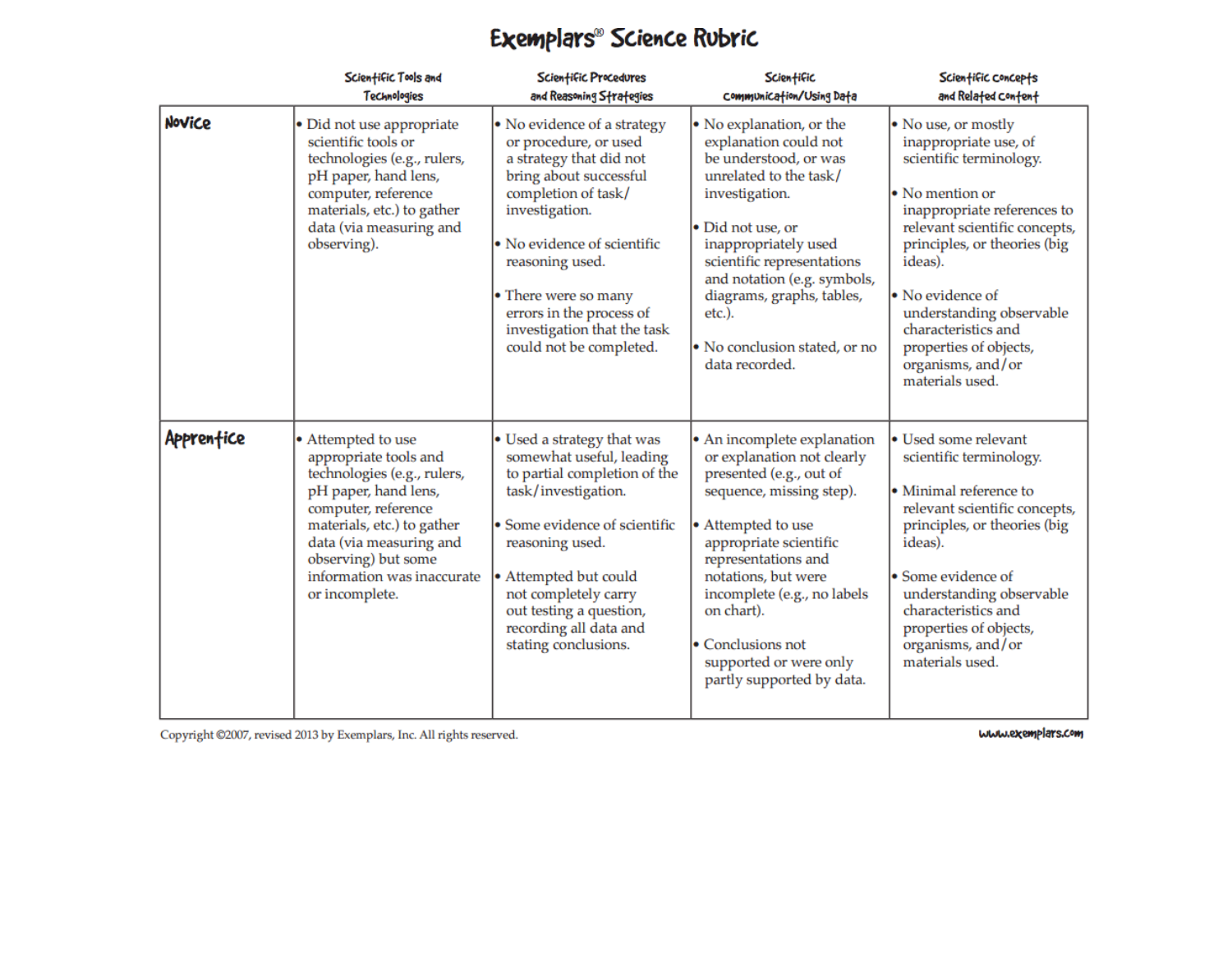|              | Scientific Tools and<br><b>Technologies</b>                                                                                                                                                      | Scientific Procedures<br>and Reasoning Strategies                                                                                                                                                                                                                                                                                                                                              | Scientific<br>Communication/Using Data                                                                                                                                                                                                                                                                                                                                                                                                                                                     | Scientific concepts<br>and Related Content                                                                                                                                                                                                                                                                                                                                                                                                                                |
|--------------|--------------------------------------------------------------------------------------------------------------------------------------------------------------------------------------------------|------------------------------------------------------------------------------------------------------------------------------------------------------------------------------------------------------------------------------------------------------------------------------------------------------------------------------------------------------------------------------------------------|--------------------------------------------------------------------------------------------------------------------------------------------------------------------------------------------------------------------------------------------------------------------------------------------------------------------------------------------------------------------------------------------------------------------------------------------------------------------------------------------|---------------------------------------------------------------------------------------------------------------------------------------------------------------------------------------------------------------------------------------------------------------------------------------------------------------------------------------------------------------------------------------------------------------------------------------------------------------------------|
| Practitioner | • Effectively used some<br>appropriate tools and<br>technologies (e.g., rulers,<br>pH paper, hand lens,<br>computer, reference<br>materials, etc.) to gather<br>and analyze data.                | • Used a strategy that led<br>to completion of the<br>investigation/task.<br>• Recorded all data.<br>• Used effective scientific<br>reasoning.<br>• Framed or used testable<br>questions, conducted<br>experiment, and supported<br>results                                                                                                                                                    | • A clear explanation was<br>presented.<br>• Effectively used scientific<br>representations and<br>notations to organize and<br>display information.<br>• Appropriately used data to<br>support conclusions.                                                                                                                                                                                                                                                                               | • Appropriately used<br>scientific terminology.<br>• Provided evidence of<br>understanding of relevant<br>scientific concepts,<br>principles or theories (big<br>ideas).<br>• Evidence of understanding<br>observable characteristics<br>and properties of objects,<br>organisms, and/or<br>materials used.                                                                                                                                                               |
| Expert       | • Accurately and proficiently<br>used all appropriate tools<br>and technologies (e.g.,<br>rulers, pH paper, hand<br>lens, computer, reference<br>materials, etc.) to gather<br>and analyze data. | • Used a sophisticated<br>strategy and revised<br>strategy where appropriate<br>to complete the task.<br>• Employed refined and<br>complex reasoning<br>and demonstrated<br>understanding of cause and<br>effect.<br>• Applied scientific method<br>accurately: (framed testable<br>questions, designed<br>experiment, gathered and<br>recorded data, analyzed<br>data, and verified results). | • Provided clear, effective<br>explanation detailing<br>how the task was carried<br>out. The reader does not<br>need to infer how and why<br>decisions were made.<br>• Precisely and appropriately<br>used multiple scientific<br>representations and<br>notations to organize and<br>display information.<br>• Interpretation of data<br>supported conclusions, and<br>raised new questions or was<br>applied to new contexts.<br>• Disagreements with data<br>resolved when appropriate. | • Precisely and appropriately<br>used scientific terminology.<br>• Provided evidence of<br>in depth, sophisticated<br>understanding of relevant<br>scientific concepts,<br>principles or theories (big<br>ideas).<br>• Revised prior misconcep-<br>tions when appropriate.<br>· Observable characteristics<br>and properties of objects,<br>organisms, and/or<br>materials used went beyond<br>the task/investigation to<br>make other connections or<br>extend thinking. |

# Exemplars® Science Rubric cont.